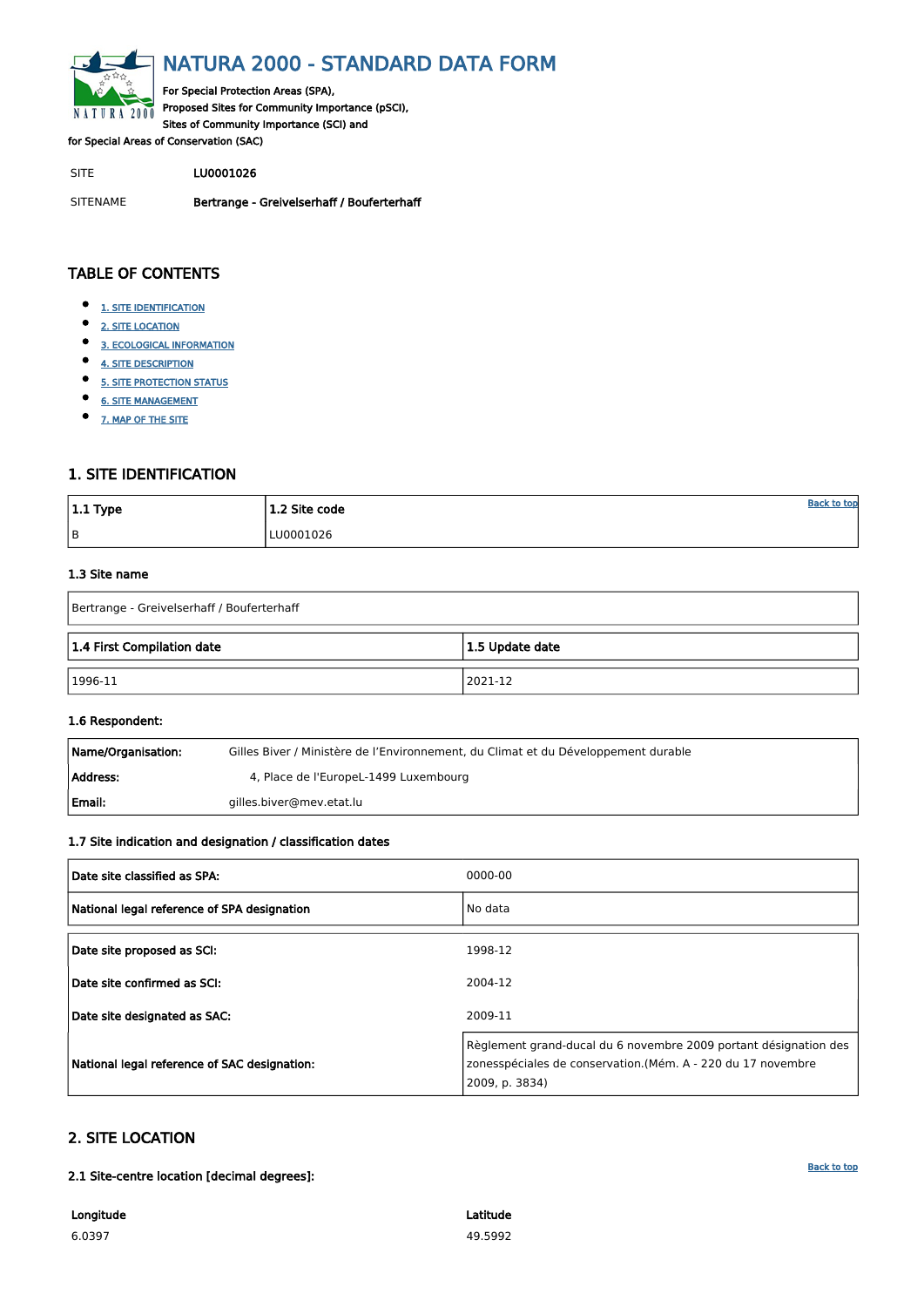700.8 0.0

# 2.4 Sitelength [km]:

0.0

# 2.5 Administrative region code and name

| NUTS level 2 code | <b>Region Name</b>       |
|-------------------|--------------------------|
| LU00              | Luxembourg (Grand-Duché) |

### 2.6 Biogeographical Region(s)

Continental (100.0 %)

# <span id="page-1-0"></span>3. ECOLOGICAL INFORMATION

# 3.1 Habitat types present on the site and assessment for them

| <b>Annex I Habitat types</b> |           |           |            |                  |                 | Site assessment         |                         |                |        |  |  |  |  |
|------------------------------|-----------|-----------|------------|------------------|-----------------|-------------------------|-------------------------|----------------|--------|--|--|--|--|
| Code                         | <b>PF</b> | <b>NP</b> | Cover [ha] | Cave<br>[number] | Data<br>quality | <b>A B C D</b>          | A B C                   |                |        |  |  |  |  |
|                              |           |           |            |                  |                 | Representativity        | <b>Relative Surface</b> | Conservation   | Global |  |  |  |  |
| 6410H                        |           |           | 0.21       |                  | G               | $\overline{\mathsf{A}}$ | $\sf B$                 | $\overline{B}$ | B      |  |  |  |  |
| 6430 <sub>B</sub>            |           |           | 1.32       |                  | M               | $\mathsf B$             | $\mathsf B$             | B              | B      |  |  |  |  |
| 6510 <sub>0</sub>            |           |           | 60.48      |                  | M               | A                       | $\mathsf B$             | $\mathsf{A}$   | А      |  |  |  |  |
| 9130 <sub>0</sub>            |           |           | 152.45     |                  | G               | A                       | $\mathsf C$             | $\overline{B}$ | А      |  |  |  |  |
| 9160 <sub>0</sub>            |           |           | 92.37      |                  | G               | $\overline{\mathsf{A}}$ | C                       | $\Lambda$      | A      |  |  |  |  |
| 91E0B                        |           |           | 2.93       |                  | G               | A                       | $\mathsf C$             | $\mathsf C$    | B      |  |  |  |  |

- **PF:** for the habitat types that can have a non-priority as well as a priority form (6210, 7130, 9430) enter "X" in the column PF to indicate the priority form.
- $\bullet$ NP: in case that a habitat type no longer exists in the site enter: x (optional)
- $\bullet$ Cover: decimal values can be entered
- $\bullet$ Caves: for habitat types 8310, 8330 (caves) enter the number of caves if estimated surface is not available.
- Data quality:  $G = 'Good'$  (e.g. based on surveys);  $M = 'Modern'$  (e.g. based on partial data with some extrapolation);  $P = 'Poor'$  (e.g.  $\bullet$ rough estimation)

# 3.2 Species referred to in Article 4 of Directive 2009/147/EC and listed in Annex II of Directive 92/43/EEC and site evaluation for them

| <b>Species</b> |  |  |  | Population in the site |  |  | Site assessment |  |  |  |
|----------------|--|--|--|------------------------|--|--|-----------------|--|--|--|
|                |  |  |  |                        |  |  |                 |  |  |  |

| G | Code | <b>Scientific Name</b>         | S. | <b>NP</b> | T            | <b>Size</b>  |            | Unit | Cat.         | D.<br>qual. | <b>A B C D</b> | A B C       |              |              |
|---|------|--------------------------------|----|-----------|--------------|--------------|------------|------|--------------|-------------|----------------|-------------|--------------|--------------|
|   |      |                                |    |           |              | Min          | <b>Max</b> |      |              |             | Pop.           | Con.        | Iso.         | Glo.         |
| B | A085 | <b>Accipiter gentilis</b>      |    |           | p            | $\mathbf{1}$ | Ŧ          | p    |              | M           | $\mathsf{C}$   | $\mathsf B$ | $\mathsf{C}$ | B            |
| B | A297 | <b>Acrocephalus scirpaceus</b> |    |           | $\mathsf{r}$ |              |            |      | $\mathsf{R}$ | M           | B              | $\mathsf C$ | $\mathsf{C}$ | $\mathsf C$  |
| B | A218 | <b>Athene noctua</b>           |    |           | p            |              |            |      | $\mathsf{R}$ | M           | B              | C           | $\mathsf{C}$ | $\mathsf{C}$ |
|   | 1078 | Callimorpha<br>quadripunctaria |    |           | p            |              |            |      | $\mathsf{R}$ | M           | $\mathsf{C}$   | C           | $\mathsf{C}$ | $\sf B$      |
| B | A136 | <b>Charadrius dubius</b>       |    |           | r            |              |            |      | P            | M           | B              | $\mathsf C$ | $\mathsf{C}$ | $\mathsf C$  |
| B | A031 | Ciconia ciconia                |    |           | $\mathsf{C}$ |              |            |      | $\mathsf{R}$ | M           | D              |             |              |              |
| B | A082 | <b>Circus cyaneus</b>          |    |           | W            |              |            |      | P            | M           | D              |             |              |              |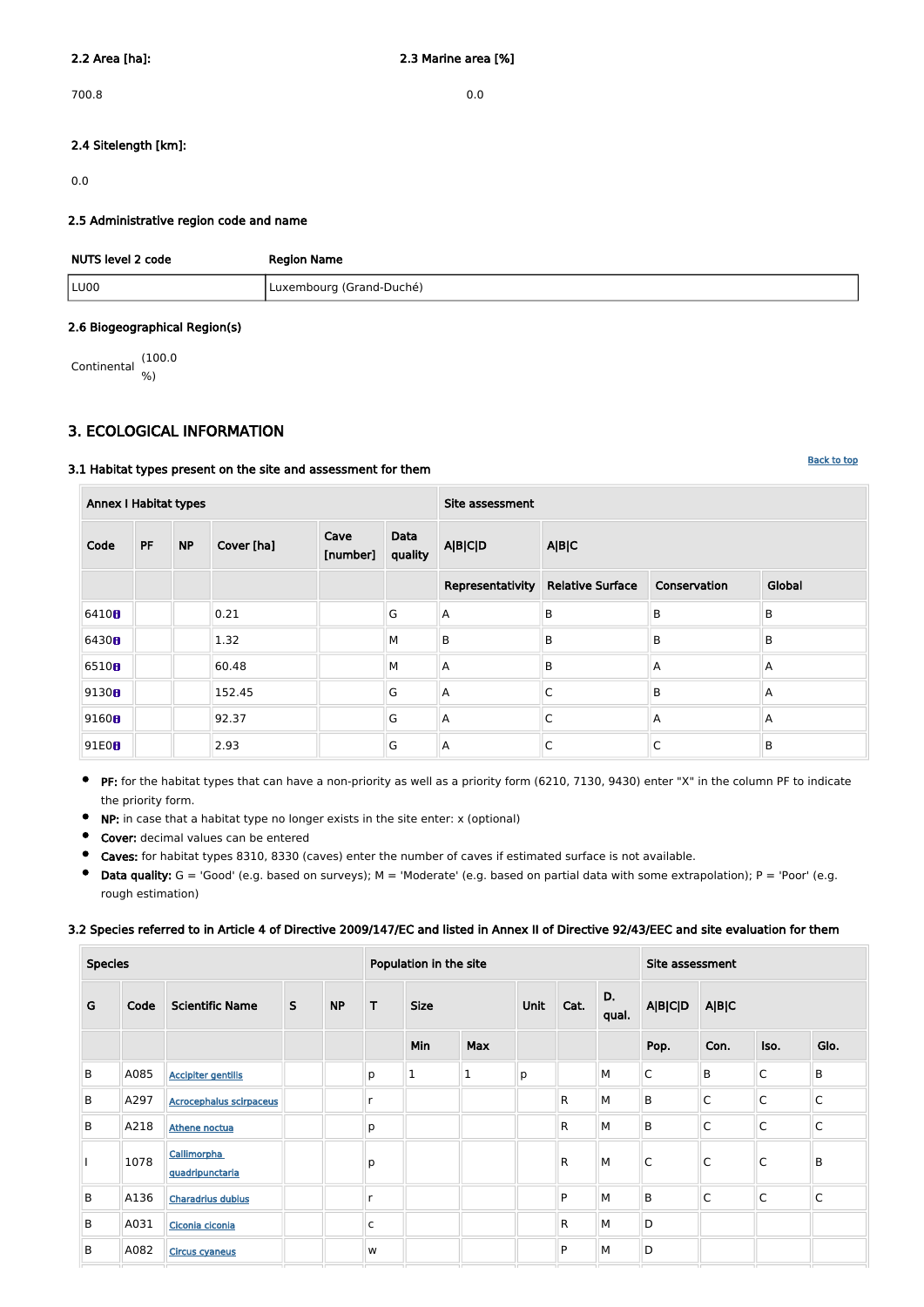| B            | A122 | <b>Crex crex</b>          |              | $\mathsf{r}$ |             |     |    | $\mathsf V$  | M         | $\mathsf{A}$ | $\mathsf C$ | B              | $\mathsf C$ |
|--------------|------|---------------------------|--------------|--------------|-------------|-----|----|--------------|-----------|--------------|-------------|----------------|-------------|
| B            | A238 | <b>Dendrocopos medius</b> |              | р            |             |     |    | P            | M         | $\mathsf C$  | B           | C              | B           |
| B            | A236 | <b>Dryocopus martius</b>  |              | р            |             |     |    | P            | M         | $\mathsf D$  |             |                |             |
| B            | A233 | <b>Jynx torquilla</b>     |              | r            |             |     |    | V            | M         | $\mathsf D$  |             |                |             |
| B            | A338 | Lanius collurio           |              | $\mathsf{r}$ |             |     |    | P            | M         | $\mathsf{C}$ | B           | $\mathsf{C}$   | B           |
| B            | A340 | Lanius excubitor          | X.           | р            | $\pmb{0}$   |     |    |              | G         | $\mathsf D$  |             |                |             |
| B            | A341 | Lanius senator            |              | r            |             |     |    | V            | M         | $\mathsf D$  |             |                |             |
| B            | A246 | Lullula arborea           |              | $\mathsf C$  |             |     |    | R            | M         | $\mathsf D$  |             |                |             |
| B            | A272 | Luscinia svecica          |              | $\mathsf C$  |             |     |    | R            | M         | $\mathsf D$  |             |                |             |
| Т.           | 1060 | Lycaena dispar            |              | р            |             |     |    | R            | M         | $\, {\bf B}$ | $\mathsf C$ | $\mathsf C$    | A           |
| B            | A073 | <b>Milvus migrans</b>     |              | r            |             |     |    | $\mathsf C$  | М         | $\, {\bf B}$ | B           | $\mathsf C$    | B           |
| B            | A074 | <b>Milvus milvus</b>      |              | r            |             |     |    | $\mathsf C$  | М         | $\mathsf{C}$ | B           | $\mathsf C$    | B           |
| B            | A260 | <b>Motacilla flava</b>    |              | r            |             |     |    | R            | М         | $\mathsf C$  | $\mathsf C$ | C              | B           |
| M            | 1323 | <b>Myotis bechsteinii</b> |              | р            | 70          | 120 | ÷  | P            | G         | $\, {\bf B}$ | A           | C              | B           |
| M            | 1324 | <b>Myotis myotis</b>      |              | r            | $\mathbf 1$ | 10  | j. | R            | M         | $\mathsf C$  | B           | $\mathsf C$    | B           |
| B            | A112 | <b>Perdix perdix</b>      | $\mathsf{X}$ | р            | $\pmb{0}$   |     |    |              | G         | D            |             |                |             |
| B            | A072 | Pernis apivorus           |              | $\mathsf{r}$ |             |     |    | P            | M         | B            | B           | $\mathsf{C}$   | $\sf B$     |
| B            | A151 | Philomachus pugnax        |              | $\mathsf C$  |             |     |    | P            | M         | D            |             |                |             |
| B            | A249 | Riparia riparia           |              | $\mathsf C$  |             |     |    | P            | ${\sf M}$ | $\mathsf D$  |             |                |             |
| B            | A275 | Saxicola rubetra          | <b>X</b>     | $\mathsf{r}$ | $\pmb{0}$   |     |    |              | G         | $\mathsf D$  |             |                |             |
| $\mathsf{A}$ | 1166 | <b>Triturus cristatus</b> |              | р            | 10          | 100 | j. | $\mathsf{R}$ | M         | $\sf B$      | $\sf B$     | $\overline{C}$ | $\sf B$     |
| B            | A142 | <b>Vanellus vanellus</b>  |              | r            |             |     |    | $\mathsf{R}$ | M         | $\sf B$      | $\mathsf C$ | $\mathsf{C}$   | $\sf B$     |
| B            | A142 | <b>Vanellus vanellus</b>  |              | $\mathsf{C}$ |             |     |    | $\mathsf C$  | М         | $\mathsf C$  | $\sf B$     | $\mathsf{C}$   | $\sf B$     |

Group:  $A =$  Amphibians,  $B =$  Birds,  $F =$  Fish, I = Invertebrates, M = Mammals, P = Plants, R = Reptiles  $\bullet$ 

 $\bullet$ S: in case that the data on species are sensitive and therefore have to be blocked for any public access enter: yes

- $\bullet$ NP: in case that a species is no longer present in the site enter: x (optional)
- $\bullet$ Type:  $p =$  permanent,  $r =$  reproducing,  $c =$  concentration,  $w =$  wintering (for plant and non-migratory species use permanent)
- $\bullet$  Unit: i = individuals,  $p =$  pairs or other units according to the Standard list of population units and codes in accordance with Article 12 and 17 reporting (see [reference portal](http://bd.eionet.europa.eu/activities/Natura_2000/reference_portal))
- Abundance categories (Cat.):  $C =$  common,  $R =$  rare,  $V =$  very rare,  $P =$  present to fill if data are deficient (DD) or in addition to population size information
- $\bullet$  Data quality:  $G = 'Good'$  (e.g. based on surveys);  $M = 'Modern'$  (e.g. based on partial data with some extrapolation);  $P = 'Poor'$  (e.g. rough estimation); VP = 'Very poor' (use this category only, if not even a rough estimation of the population size can be made, in this case the fields for population size can remain empty, but the field "Abundance categories" has to be filled in)

### 3.3 Other important species of flora and fauna (optional)

| <b>Species</b> |       |             | Population in the site |  | <b>Motivation</b> |             |      |      |                         |                  |
|----------------|-------|-------------|------------------------|--|-------------------|-------------|------|------|-------------------------|------------------|
|                | Group | <b>CODE</b> | <b>Scientific Name</b> |  | <b>NP</b>         | <b>Size</b> | Unit | Cat. | <b>Species</b><br>Annex | Other categories |

|   |      |                               | Min | Max | <b>C R V P</b> | <b>IV</b> | $\mathsf{V}$ | $\overline{A}$     | $\mathbf B$ | $\mathsf{C}$ | D |
|---|------|-------------------------------|-----|-----|----------------|-----------|--------------|--------------------|-------------|--------------|---|
|   |      | Apeira syringaria             |     |     | P              |           |              | $\pmb{\mathsf{X}}$ |             |              |   |
|   |      | Aricia agestis                |     |     | P              |           |              | $\sf X$            |             |              |   |
| P |      | Dactylorhiza majalis          |     |     | P              |           |              | $\sf X$            |             |              |   |
| М |      | Felis silvestris              |     |     | P              |           |              | $\sf X$            |             |              |   |
|   |      | <b>Macrochilo cribrumalis</b> |     |     | P              |           |              | $\sf X$            |             |              |   |
| М | 1320 | <b>Myotis brandtii</b>        |     |     | P              | X         |              | $\sf X$            |             |              |   |
| М | 1322 | <b>Myotis nattereri</b>       |     |     | P              | X         |              | $\sf X$            |             |              |   |
| М | 1331 | <b>Nyctalus leisleri</b>      |     |     | P              | X         |              | $\mathsf X$        |             |              |   |
|   |      | <b>Oenanthe</b>               |     |     |                |           |              |                    |             |              |   |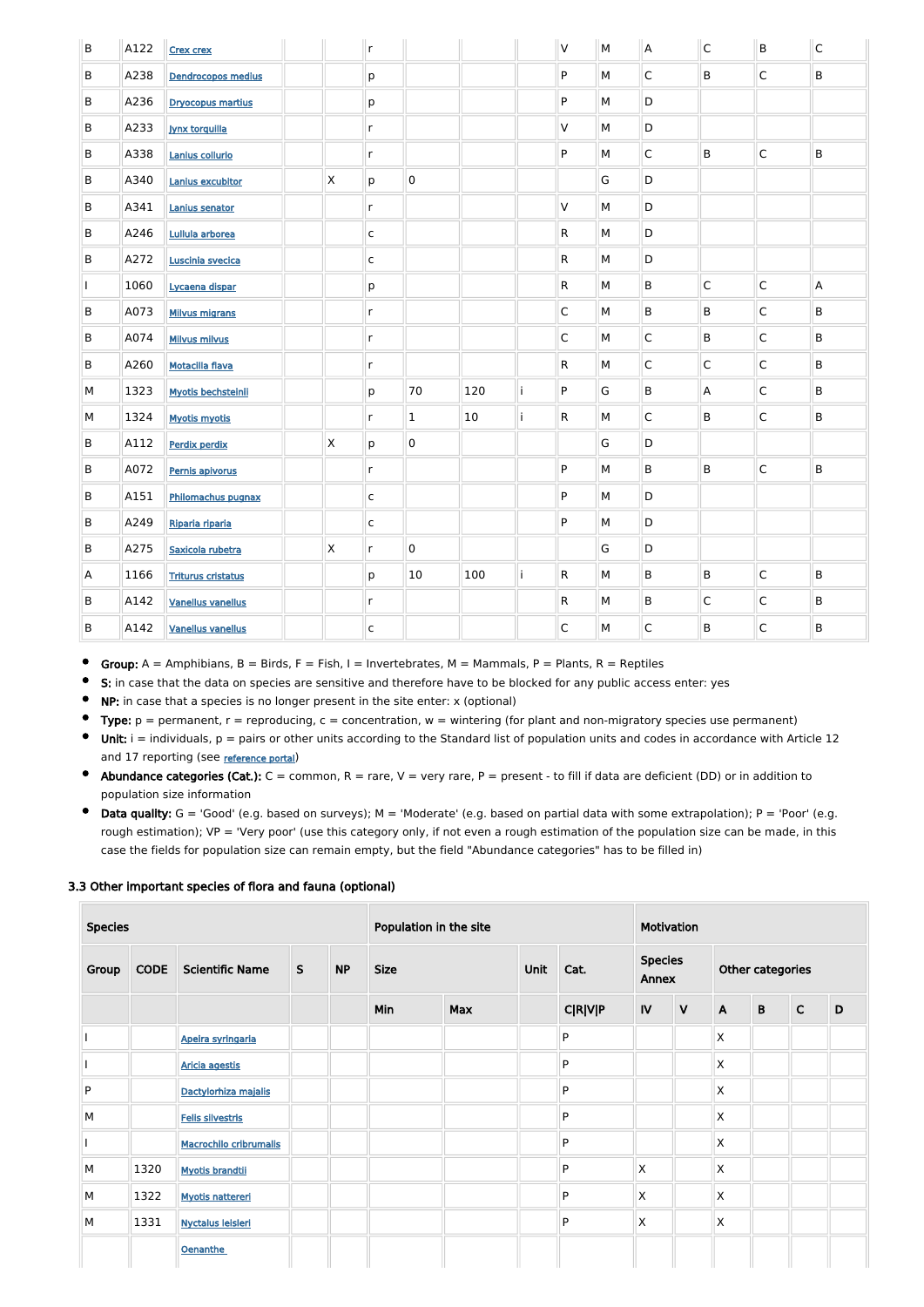| D | peucedanifolia     |  |  | D |  | $\lambda$  |  |  |
|---|--------------------|--|--|---|--|------------|--|--|
|   | Orthonama vittata  |  |  | D |  | $\sqrt{ }$ |  |  |
|   | Scorzonera humilis |  |  | ם |  | $\lambda$  |  |  |
|   | Senecio aquaticus  |  |  | D |  | $\sqrt{ }$ |  |  |
|   | Succisa pratensis  |  |  | ם |  | ↗          |  |  |

- Group:  $A =$  Amphibians,  $B =$  Birds,  $F =$  Fish, Fu = Fungi, I = Invertebrates, L = Lichens, M = Mammals, P = Plants, R = Reptiles
- CODE: for Birds, Annex IV and V species the code as provided in the reference portal should be used in addition to the scientific name
- S: in case that the data on species are sensitive and therefore have to be blocked for any public access enter: yes
- NP: in case that a species is no longer present in the site enter: x (optional)
- Unit:  $i =$  individuals,  $p =$  pairs or other units according to the standard list of population units and codes in accordance with Article 12 and 17 reporting, (see [reference portal](http://bd.eionet.europa.eu/activities/Natura_2000/reference_portal))
- **Cat.:** Abundance categories:  $C =$  common,  $R =$  rare,  $V =$  very rare,  $P =$  present
- Motivation categories: IV, V: Annex Species (Habitats Directive), A: National Red List data; B: Endemics; C: International Conventions; D: other reasons

# <span id="page-3-0"></span>4. SITE DESCRIPTION

#### 4.1 General site character

| <b>Habitat class</b>       | % Cover |
|----------------------------|---------|
| N16                        | 34.98   |
| N21                        | 0.08    |
| <b>N07</b>                 | 0.57    |
| N <sub>15</sub>            | 11.39   |
| N06                        | 0.2     |
| N10                        | 6.53    |
| N20                        | 0.64    |
| N26                        | 2.45    |
| N14                        | 39.76   |
| N23                        | 1.59    |
| <b>N08</b>                 | 1.42    |
| N17                        | 0.39    |
| <b>Total Habitat Cover</b> | 100     |

#### Other Site Characteristics

1.1 SituationLe site englobe les prairies situées entre les lignes de chemin de fer Luxembourg-Arlon et Luxembourg-Pétange aux alentours de Bertrange et Dippach.1.2 Milieu physiqueLe site est formé par les couches du Pliensbachien constituées des couches à Amatheus margaritatus composées de marnes argileuses feuilletées reposant sur les couches de calcaire acreux, faisant l'articulation avec la période du Sinémurien supérieur dont plusieurs couches affleurent (marnes pauvres en fossiles et calcaires de Strassen).La majeure partie de la zone est couverte par des sols argileux, faiblement à modérément gleyifiés, mise à part les alluvions le long des ruisseaux (Houbaach).1.3 Occupation du solLe site, à vocation essentiellement agricole (57% de la surface), est surtout couvert par les prairies (80% des surfaces agricoles) avec encore un pourcentage élevé de prairies humides peu ou pas fertilisées (env. 8 ha) et de prairies mésophiles de fauche (7 ha).Les forêts

### 4.2 Quality and importance

Intérêts selon la directive "Habitats"Le site abrite six types d'habitats de l'annexe I. L'attrait majeur du site est la présence de restes de prairies à molinie, délimité comme zone cible ponctuelle. Il faut mentionner également les prairies maigres de fauche qui occupent encore une surface importante sur le site.Le site abrite deux papillons de l'annexe II. L'espèce la plus intéressante est Lycaena dispar, inféodé aux milieux humides. A noter également la présence du Triton crêté dans plusieurs étangs de la zone et de deux espèces de chauves-souris en période de reproduction.Intérêts selon la directive "Oiseaux"Les seules espèces nicheuses visées par l'annexe I de la directive "Oiseaux" sont la Bondrée apivore (Pernis apivorus), le Pic noir (Dryocopus martius),le Pic mar (Picoides medius) et la Pie-grièche écorcheur (Lanius collurio). Toute la zone est incluse dans la zone d'intérêt communautaire ornithologique (Z.I.C.O) 'Région du Sud-Ouest' .Autres intérêtsToujours au niveau avifaunistique, les prairies humides de la zone abritent encore le Traquet tarier (Saxicola rubetra) et la Bergeronnette printanière (Motacilla flava) deux oiseaux dont les effectifs nationaux sont en chute libre.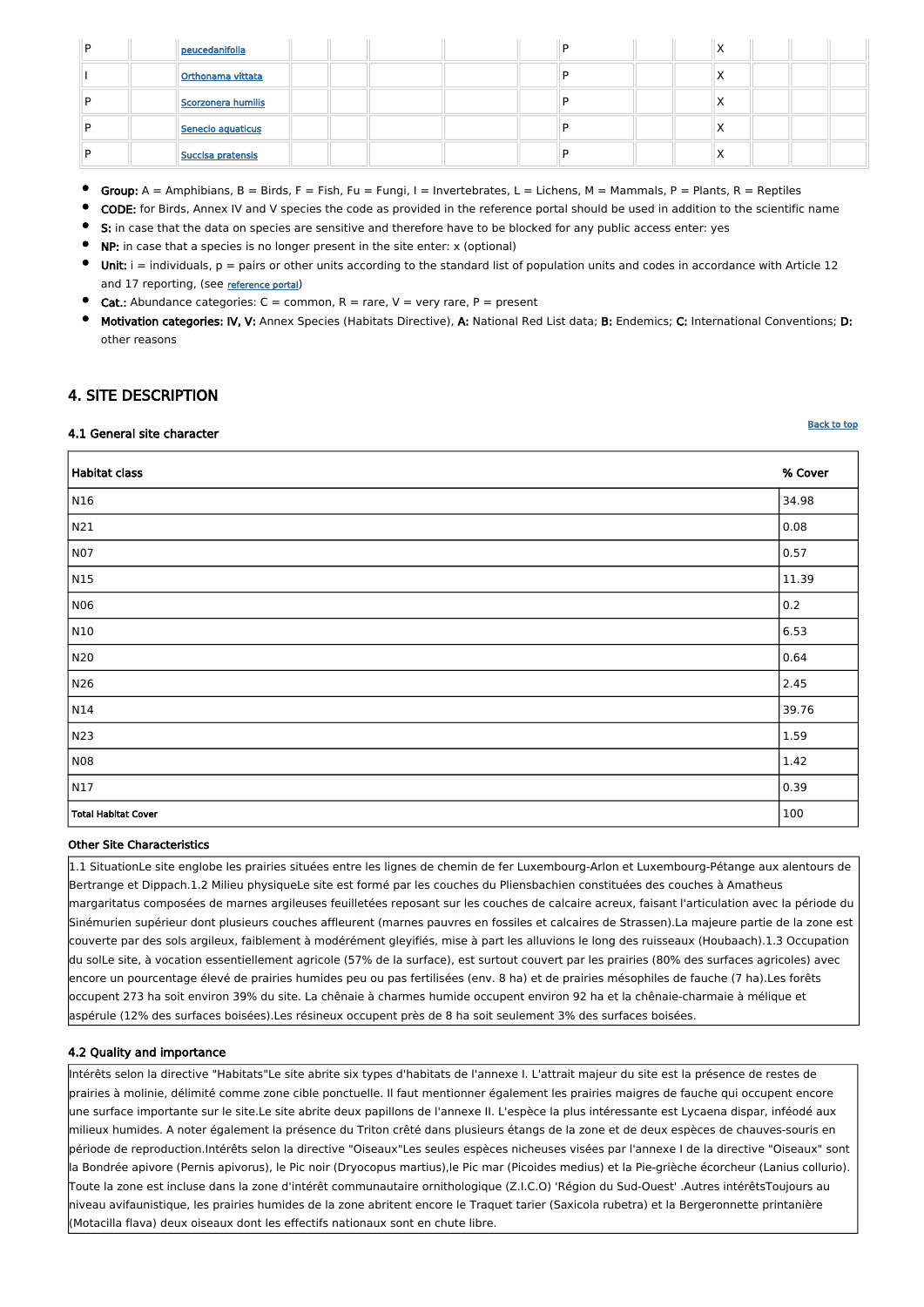[Back to top](#page-0-0)

| Positive Impacts |             |            |          |  |  |  |  |
|------------------|-------------|------------|----------|--|--|--|--|
|                  | Activities, | Pollution  | inside   |  |  |  |  |
| Rank             | management  | (optional) | /outside |  |  |  |  |
|                  | [code]      | [code]     | [i o b]  |  |  |  |  |
| М                | A03.03      |            |          |  |  |  |  |
| M                | B02.01.01   |            |          |  |  |  |  |
| М                | <b>B02</b>  |            |          |  |  |  |  |
| М                | A03.02      |            |          |  |  |  |  |
| М                | A04.02      |            |          |  |  |  |  |

Rank:  $H = high$ ,  $M = medium$ ,  $L = low$ 

Pollution:  $N =$  Nitrogen input, P = Phosphor/Phosphate input, A = Acid input/acidification,

 $T =$  toxic inorganic chemicals,  $O =$  toxic organic chemicals,  $X =$  Mixed pollutions

 $i =$  inside,  $o =$  outside,  $b =$  both

| Negative Impacts |                                     |                                   |                           |  |  |  |  |  |
|------------------|-------------------------------------|-----------------------------------|---------------------------|--|--|--|--|--|
| Rank             | Threats and<br>pressures<br>[[code] | Pollution<br>(optional)<br>[code] | inside/outside<br>[i o b] |  |  |  |  |  |
| Η                | K02                                 |                                   |                           |  |  |  |  |  |
| M                | K02.03                              |                                   |                           |  |  |  |  |  |
| ΙН               | A08                                 |                                   |                           |  |  |  |  |  |
| М                | <b>B02</b>                          |                                   |                           |  |  |  |  |  |

### 4.3 Threats, pressures and activities with impacts on the site

The most important impacts and activities with high effect on the site

#### 4.4 Ownership (optional)

#### 4.5 Documentation

CUNGS J., 1996;Endbericht zur Untersuchung von Lycaena dispar im Jahre 1995.

| Yes                    | Name: Lias moyen<br>Link: https://environnement.public.lu/dam-assets/documents/natur/natura2000/lu0001025-lu0001026-lu0001027-lu0001054-lu0001070-lu0001075- |
|------------------------|--------------------------------------------------------------------------------------------------------------------------------------------------------------|
|                        | lu0001077-lu0002017.pdf                                                                                                                                      |
| No, but in preparation |                                                                                                                                                              |
| No                     |                                                                                                                                                              |

# <span id="page-4-0"></span>5. SITE PROTECTION STATUS (optional)

#### 5.1 Designation types at national and regional level:

| Code | Cover [%]   | Code | Cover [%] | Code | Cover [%] |
|------|-------------|------|-----------|------|-----------|
| LU02 | ົາາ<br>71.9 | LU07 | 99.7      |      |           |

### 5.2 Relation of the described site with other sites:

designated at national or regional level:

| Type code | Site name            | <b>Type</b> | Cover [%] |
|-----------|----------------------|-------------|-----------|
| $ L$ U07  | Région du Lias moyen | -∗          | 99.7      |
| LU02      | Léi                  | . ተ         | 19.2      |
| LU02      | Enneschte Bësch      | . +         | 12.3      |

### 5.3 Site designation (optional)

Règlement grand-ducal du 6 novembre 2009 portant désignation des zones spéciales de conservation.

# <span id="page-4-1"></span>6. SITE MANAGEMENT

#### 6.1 Body(ies) responsible for the site management:

### 6.2 Management Plan(s):

An actual management plan does exist:

6.3 Conservation measures (optional)